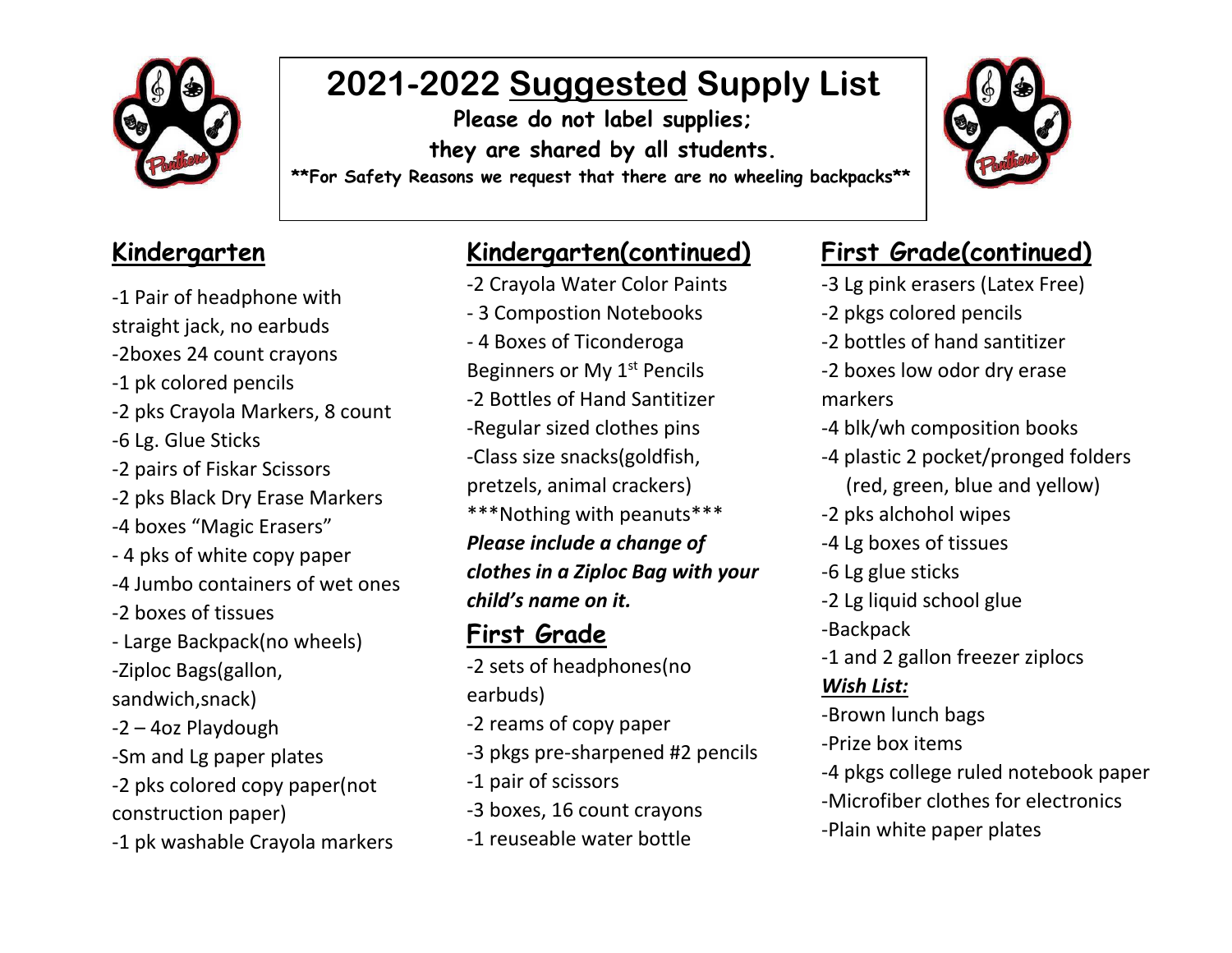

# **2021-2022 Suggested Supply List**

**Please do not label supplies; they are shared by all students.**

**\*\*For Safety Reasons we request that there are no wheeling backpacks\*\***

### **Second Grade**

- -1 pair of headphones(labeld w/name)
- -3 pkgs of copy paper
- -3 doz presharpened pencils (Ticonderoga brand)
- -3 boxes of tissues
- -1 pair of 5" pointed scissors
- -2 boxes, 24 count crayons
- -1 box Crayola chisel tip markers
- -2 highlighters
- Clipboard with flat clasp
- -4 Lg Glue sticks
- -3 Lg pink erasers
- -1 box colored pencils
- -3 Lg bottles of hand santitizer
- -1 one subject wide-ruled spiral notebook(solid color)
- -3 wide ruled compsition books
- -4 plain, plastic pocket folders with prongs

### **Second Grade(continued)**

- -1 box gallon Zip Locs
- -1 box gallon zip Locs<br>-1 box quart Zip Locs
- -1 supply pouch/no pencil box
- -2 pks unscented baby wipes
- Backpack(no wheels)

## **Third Grade**

- 1 pair of headphones (no earbuds)
- 2 pks Post-its Brights
- -1 four pk rectangular erasers
- -1 box of cap erasers
- -1 ruler
- -2 boxes of sharpened pencils
- -1 box, 24 count crayons
- -4 Lg Glue sticks
- -1 pair of safety scissors
- -2 Lg boxes of tissues
- -1 Zippered pencil pouch (no box)
- -1 box dry erase markers

#### **Third Grade(continued)**

- 1 box red pens
- 2 Spiral Notebooks
- -Clipboard
- -1 four pk of highlighters
- -1 30oz+ bottle of hand santitizer
- -1 set of multiplication flash cards
- -2 blk/wh composition notebooks
- -4 plain, solid colored plastic
- folders (4 different colors)
- -3 reams of white copy paper
- -1 ream astrobright colored paper
- 1 box colored pencils
- 1 pk lined index cards
- 1 pk of notebook paper
- -1 ziplock each/ gallon and quart -Backpack
- \*\*\*Additional supplies such as binders, hand held pencil sharperners, and/or spiral notebooks, etc. may be requested by individual teachers\*\*\*